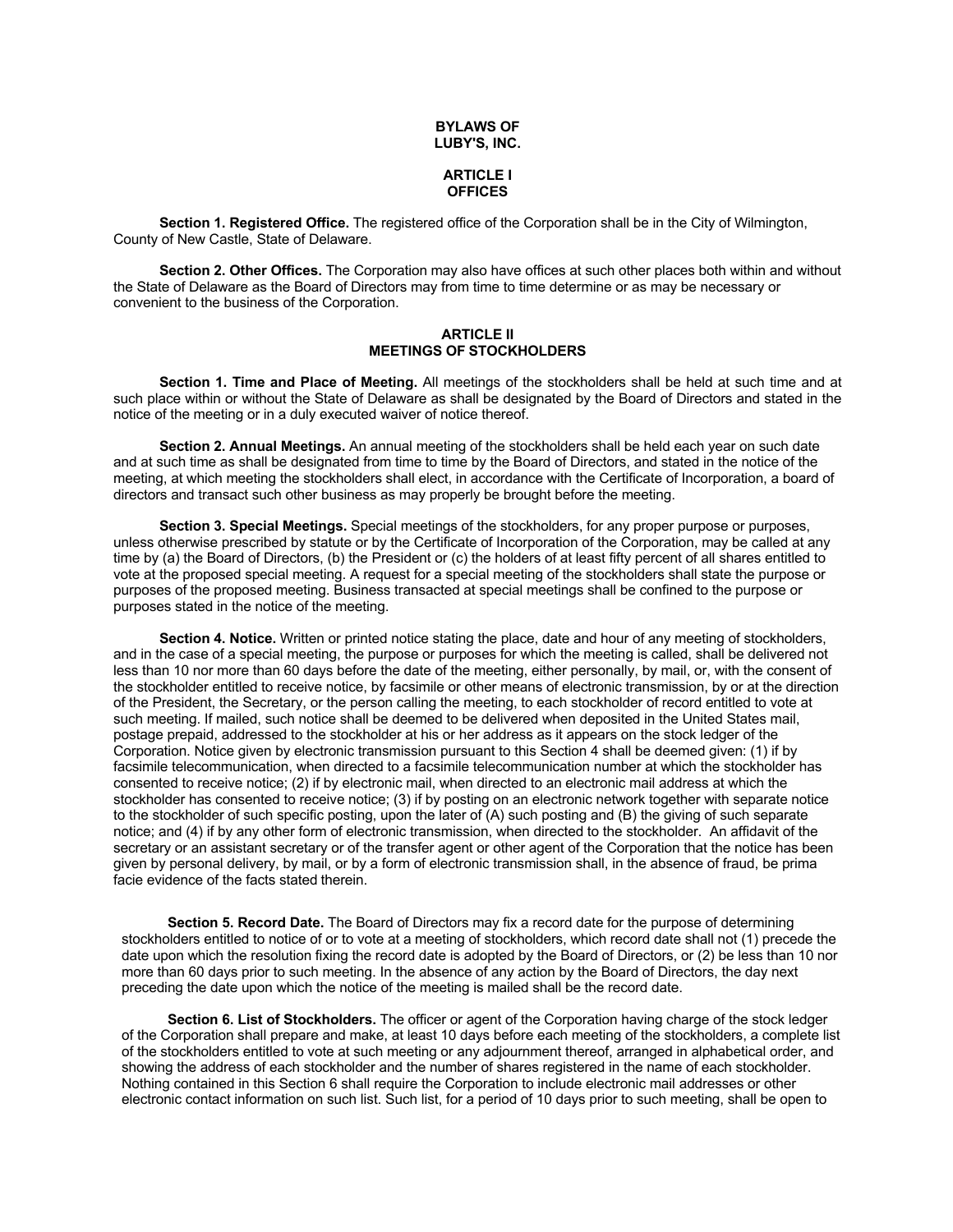the examination of any stockholder, for any purpose germane to the meeting, during ordinary business hours at the Corporation's principal place of business. Such list shall also be produced and kept open at the time and place of the meeting and shall be subject to the inspection of any stockholder during the whole time of the meeting. The stock ledger shall be the only evidence as to who are the stockholders entitled to examine such list or stock ledger, or to vote at any meetings of stockholders.

**Section 7. Quorum and Adjournment.** The holders of a majority of the capital stock issued and outstanding and entitled to be cast thereat, present in person or represented by proxy, shall constitute a quorum at all meetings of the stockholders for the transaction of business except as otherwise provided by statute or by the Certificate of Incorporation. If, however, such quorum shall not be present or represented at any meeting of the stockholders, the stockholders entitled to vote thereat, present in person or represented by proxy, shall have power to adjourn the meeting from time to time until a quorum shall be present or represented without notice of the adjourned meeting other than announcement of the time and place thereof at the meeting at which the adjournment is taken. When any adjourned meeting is reconvened and a quorum shall be present or represented, any business may be transacted which might have been transacted at the original meeting. A determination of stockholders of record entitled to notice of or to vote at a meeting of stockholders shall apply to any adjournment of such meeting; provided, however, that the Board of Directors may fix a new record date for the adjourned meeting. If the adjournment is for more than 30 days, or if after the adjournment a new record date is fixed for the adjourned meeting, a notice of the adjourned meeting shall be given to each stockholder of record entitled to vote at the meeting.

**Section 8. Voting.** (a) Each director of the Corporation to be elected by stockholders shall be elected by the vote of a majority of the votes cast with respect to such director by the shares present in person or represented by proxy and entitled to vote on the election of directors at any meeting of stockholders duly called for that purpose at which a quorum is present; provided however, that if, as of the date that is 10 days in advance of the date the Corporation files its definitive proxy statement (regardless of whether or not thereafter revised or supplemented) with the Securities and Exchange Commission in respect of such election, the number of nominees exceeds the number of directors to be elected in such election (a "contested election"), the directors shall be elected by the vote of a plurality of the votes cast. If directors are to be elected by a plurality of the votes cast in a contested election, stockholders shall not be permitted to vote against a nominee. In all other matters, when a quorum is present at any meeting, the vote of the holders of the shares present or represented by proxy at such meeting, entitled to vote on the subject matter, and representing a majority of the votes cast with respect to such matter shall decide any question brought before such meeting, unless the vote of a different number is expressly required by statute, the Certificate of Incorporation or these Bylaws. For purposes of this Section 8, a "majority of the votes cast" means that the number of votes cast "for" a director must exceed the number of votes cast "against" that director (with "abstentions" and "broker non-votes" not counted as a vote either "for" or "against" that directors' election). The Board of Directors, in its discretion, or the officer of the Corporation presiding at a meeting of stockholders, in his or her discretion, may require that any votes cast at such meeting shall be cast by written ballot.

(b) In an uncontested election of directors, any incumbent director who does not receive a majority of the votes cast will promptly tender his or her resignation to the Board of Directors. The Board of Directors will determine, after considering the recommendation of the Nominating and Corporate Governance Committee, whether to accept or reject the tendered resignation, or whether other action should be taken. The director in question will not participate in the recommendation or decision making process. The determination by the Board of Directors of its decision will be publicly disclosed within 90 days from the date of publication of the election result.

**Section 9. Manner of Voting; Proxies.** (a) At each meeting of stockholders, each stockholder having the right to vote shall be entitled to vote in person or by proxy. Each stockholder shall be entitled to vote each share of stock having voting power and registered in such stockholder's name on the books of the Corporation on the record date fixed for determination of stockholders entitled to vote at such meeting.

Each person entitled to vote at a meeting of stockholders or to express consent or dissent to corporate action in writing without a meeting may authorize another person or persons to act for such stockholder by proxy, but no such proxy shall be voted or acted upon after three years from its date, unless the proxy provides for a longer period. A proxy shall be irrevocable if it states that it is irrevocable and if, and only so long as, it is coupled with an interest sufficient in law to support an irrevocable power. Proxies need not be filed with the Secretary of the Corporation until the meeting is called to order, but shall be filed before being voted. Without limiting the manner in which a stockholder may authorize another person or persons to act for such stockholder as proxy, the following shall constitute valid means by which a stockholder may grant such authority:

(1) A stockholder may execute a writing authorizing another person or persons to act for such stockholder as proxy. Execution may be accomplished by the stockholder or the stockholder's authorized officer, director, employee, or agent signing such writing or causing such person's signature to be affixed to such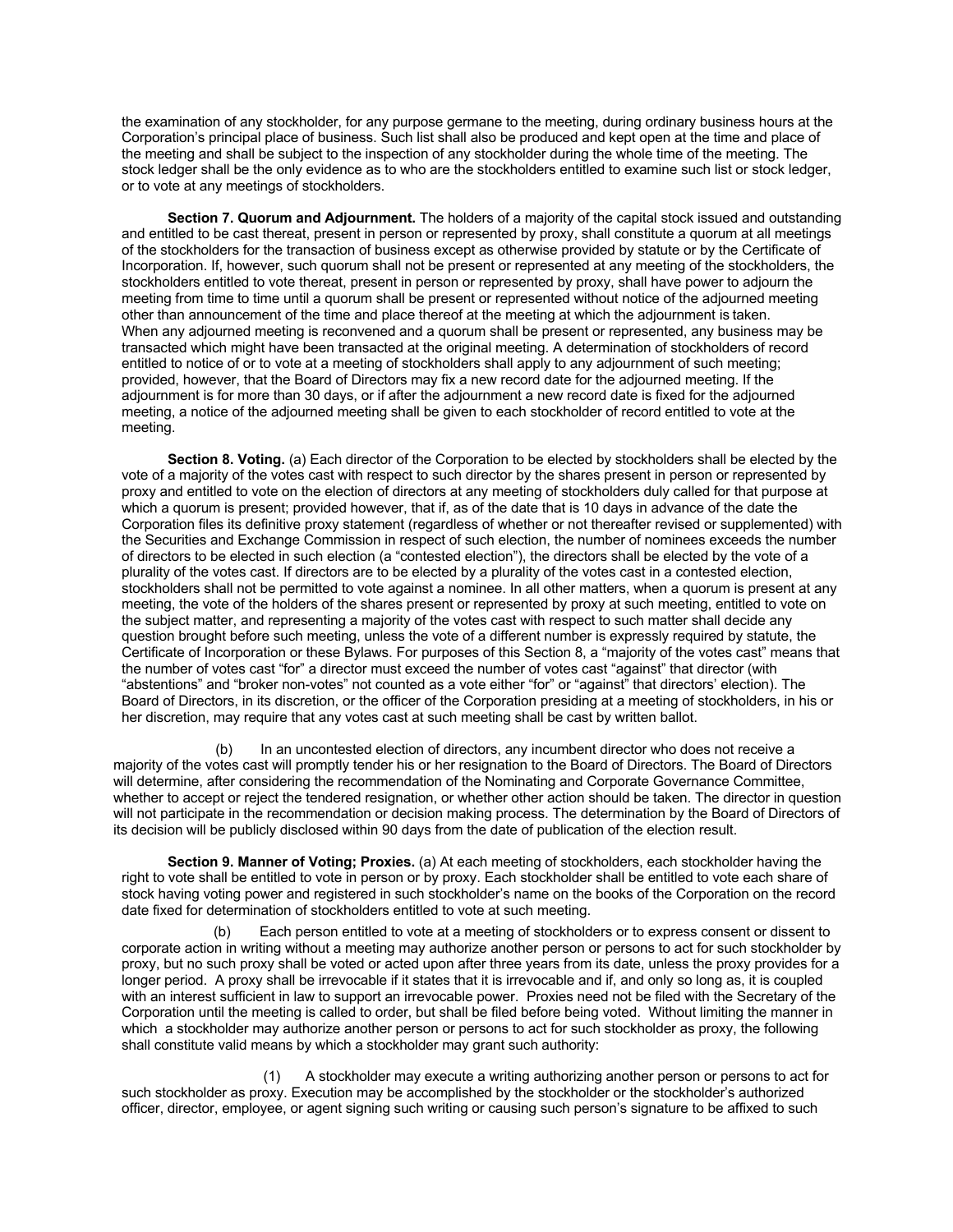writing by any reasonable means including, but not limited to, by facsimile signature; and

(2) A stockholder may authorize another person or persons to act for such stockholder as proxy by transmitting or authorizing the transmission of a telegram, cablegram, or other means of electronic transmission to the person or persons who will be the holder of the proxy or to an agent of the proxyholder(s) duly authorized by such proxyholder(s) to receive such transmission; provided, however, that any such telegram, cablegram, or other means of electronic transmission must either set forth or be submitted with information from which it can be determined that the telegram, cablegram, or other electronic transmission was authorized by the stockholder. If it is determined that any such telegram, cablegram, or other electronic transmission is valid, the inspectors or, if there are no inspectors, such other persons making that determination, shall specify the information upon which they relied.

Any copy, facsimile telecommunication, or other reliable reproduction of a writing or electronic transmission authorizing a person or persons to act as proxy for a stockholder may be substituted or used in lieu of the original writing or electronic transmission for any and all purposes for which the original writing or electronic transmission could be used; provided, however, that such copy, facsimile telecommunication, or other reproduction shall be a complete reproduction of the entire original writing or electronic transmission.

**Section 10. Notice of Stockholder Business and Nominations**. (a) Annual Meetings of Stockholders. (1) Nominations of persons for election to the Board of Directors of the Corporation and the proposal of business to be considered by the stockholders may be made at an annual meeting of stockholders only (a) pursuant to the Corporation's notice of meeting (or any supplement thereto), (b) by or at the direction of the Board of Directors or (c) by any stockholder of the Corporation who was a stockholder of record at the time of giving of the notice provided for in this Section 10, who is entitled to vote at the meeting, and who complies with the notice procedures set forth in this Section 10.

(2) For nominations or other business to be properly brought before an annual meeting by a stockholder pursuant to clause (c) of paragraph (a)(1) of this Section 10, the stockholder must have given timely notice thereof in writing to the Secretary of the Corporation, and such proposed business (other than the nomination of persons for election to the Board of Directors) must otherwise be a proper matter for stockholder action. To be timely, a stockholder's notice shall be delivered to the Secretary at the principal executive offices of the Corporation not later than the close of business on the 90th day and not earlier than the close of business on the 120th day prior to the first anniversary of the preceding year's annual meeting; provided, however, that in the event that the date of the annual meeting is more than thirty (30) days before or more than sixty (60) days after such anniversary date, notice by the stockholder to be timely must be so delivered not earlier than the 120th day prior to such annual meeting and not later than the close of business on the later of (i) the 90th day prior to such annual meeting or (ii) the 10th day following the day on which public announcement of the date of such meeting is first made by the Corporation. In no event shall the public announcement of an adjournment of an annual meeting commence a new time period (or extend any time period) for the giving of a stockholder's notice as described above. Such stockholder's notice shall set forth (a) as to each person whom the stockholder proposes to nominate for election or reelection as a director, all information relating to such person that is required to be disclosed in solicitations of proxies for election of directors in an election contest, or is otherwise required, in each case pursuant to Regulation 14A under the Securities Exchange Act of 1934, as amended (the "Exchange Act"), and such person's written consent to serve as a director if elected; (b) as to any other business that the stockholder proposes to bring before the meeting, a brief description of the business desired to be brought before the meeting, the text of the proposal or business (including the text of any resolutions proposed for consideration and in the event that such business includes a proposal to amend the Bylaws of the Corporation, the language of the proposed amendment), the reasons for conducting such business at the meeting, and any material interest in such business of such stockholder and the beneficial owner, if any, on whose behalf the proposal is made; and (c) as to the stockholder giving the notice and the beneficial owner, if any, on whose behalf the nomination or proposal is made (i) the name and address of such stockholder, as they appear on the Corporation's books, and of such beneficial owner, (ii) the class and number of shares of the Corporation which are owned beneficially and of record by such stockholder and such beneficial owner, and any derivative positions owned beneficially by such stockholder or beneficial owner, (iii) whether and the extent to which any hedging or other transaction or series of transactions has been entered into by or on behalf of such stockholder or beneficial owner with respect to any securities of the Corporation, or whether any other agreement, arrangement or understanding (including any short position or any borrowing or lending of shares) has been made, the effect or intent of which is to mitigate loss to or manage risk or benefit from share price changes for, or to increase or decrease the voting power of, such stockholder or beneficial owner with respect to any securities of the Corporation, (iv) a representation that the stockholder is a holder of record of stock of the Corporation entitled to vote at such meeting and intends to appear in person or by proxy at the meeting to propose such business or nomination, and (v) a representation whether the stockholder or the beneficial owner, if any, on whose behalf the nomination or proposal is made intends or is part of a group that intends (a) to deliver a proxy statement and/or form of proxy to holders of at least the percentage of the Corporation's outstanding capital stock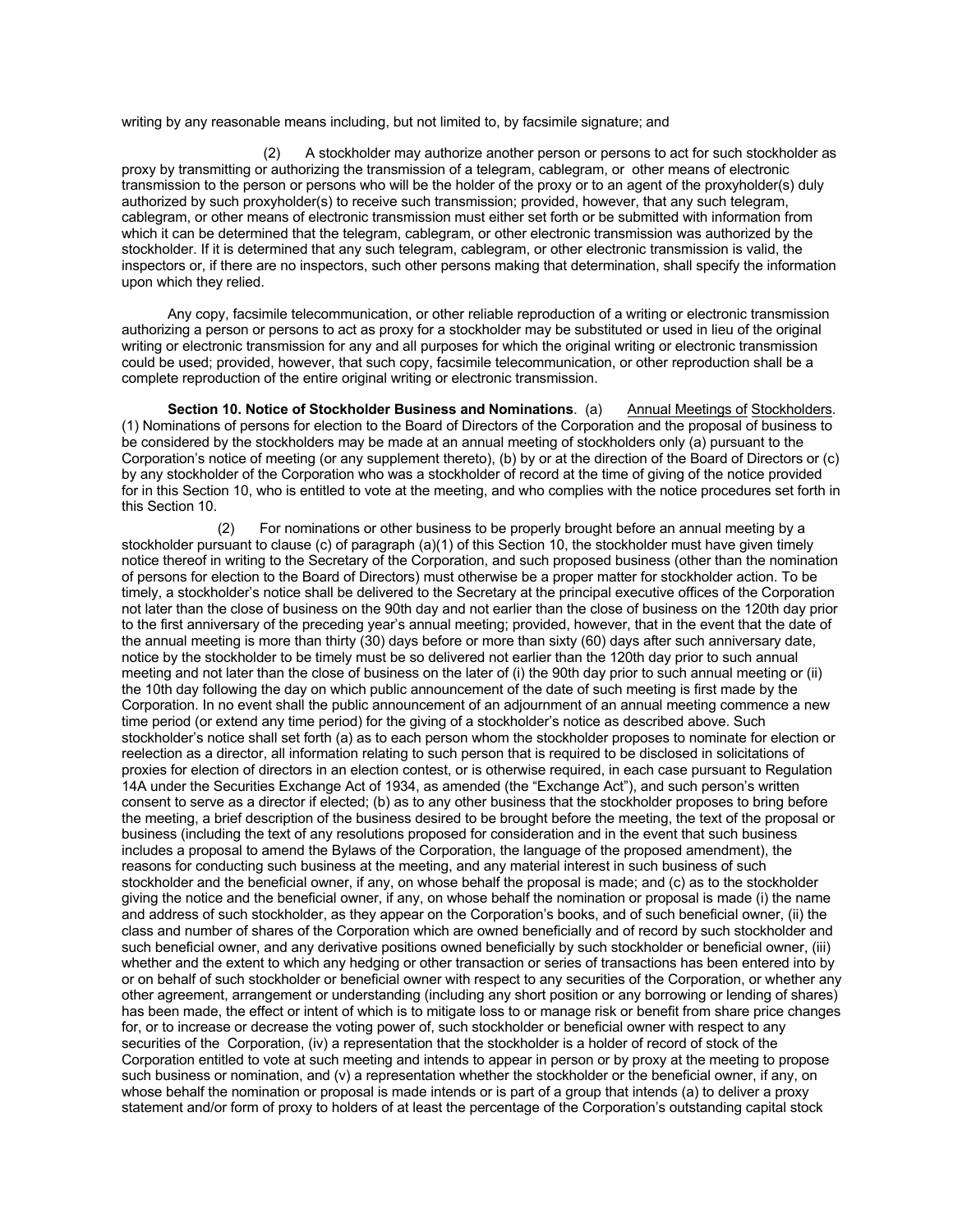required to approve or adopt the proposal or elect the nominee(s) and/or (b) otherwise to solicit proxies from stockholders in support of such proposal or nomination.

The Corporation may require any proposed nominee to furnish such other information as it may reasonably require to determine whether such nominee qualifies as an "independent director" or "audit committee financial expert" under applicable law and the eligibility of such proposed nominee to serve as a director of the Corporation.

(3) Notwithstanding anything in the second sentence of paragraph (a)(2) of this Section 10 to the contrary, in the event that the number of directors to be elected to the Board of Directors of the Corporation at a annual meeting is increased and there is no public announcement by the Corporation naming all of the nominees for director or specifying the size of the increased Board of Directors at least one hundred (100) days prior to the first anniversary of the preceding year's annual meeting, a stockholder's notice required by this Section 10 shall also be considered timely, but only with respect to nominees for any new positions created by such increase, if it shall be delivered to the Secretary of the Corporation at the principal executive offices of the Corporation not later than the close of business on the 10th day following the day on which such public announcement is first made by the Corporation.

(b) Special Meetings of Stockholders. Only such business shall be conducted at a special meeting of stockholders as shall have been brought before the meeting pursuant to the Corporation's notice of meeting. Nominations of persons for election to the Board of Directors may be made at a special meeting of stockholders at which directors are to be elected pursuant to the Corporation's notice of meeting only (1) by or at the direction of the Board of Directors or (2) by any stockholder of the Corporation who is a stockholder of record at the time of giving of the notice provided for in this Section 10, who shall be entitled to vote at the meeting, and who complies with the notice procedures set forth in this Section 10. In the event the Corporation calls a special meeting of stockholders for the purpose of electing one or more directors to the Board of Directors, any such stockholder may nominate a person or persons (as the case may be), for election to such position(s) as specified in the Corporation's notice of meeting, if the stockholder's notice in the same form as required by paragraph (a)(2) of this Section 10 shall be delivered to the Secretary of the Corporation at the principal executive offices of the Corporation not earlier than the close of business on the 120th day prior to such special meeting and not later than the close of business on the later of the 90th day prior to such special meeting or the 10th day following the day on which public announcement is first made of the date of the special meeting and of the nominees proposed by the Board of Directors to be elected at such meeting. In no event shall the public announcement of an adjournment of a special meeting commence a new time period (or extend any time period) for the giving of a stockholder's notice as described above.

General. (1) Only such persons who are nominated in accordance with the procedures set forth in this Section 10 shall be eligible to be elected at an annual or special meeting of stockholders of the Corporation to serve as directors and only such business shall be conducted at a meeting of stockholders as shall have been brought before the meeting in accordance with the procedures set forth in these Bylaws. Except as otherwise provided by law, the Certificate of Incorporation, or these Bylaws, the presiding officer of the meeting shall have the power and duty to determine whether a nomination or any business proposed to be brought before the meeting was made or proposed, as the case may be, in accordance with the procedures set forth in this Section 10 and, if any proposed nomination or business is not in compliance with this Section 10, to declare that such nomination shall be disregarded or that such proposed business shall not be transacted.

For purposes of this Section 10, "public announcement" shall mean disclosure in a press release reported by the Dow Jones News Service, Associated Press or comparable national news service or in a document publicly filed by the Corporation with the Securities and Exchange Commission pursuant to Section 13, 14, or 15(d) of the Exchange Act.

(3) Nothing in this Section 10 shall be deemed to affect any rights (i) of stockholders to request inclusion of proposals in the Corporation's proxy statement pursuant to Rule 14a-8 under the Exchange Act or (ii) of the holders of any series of Preferred Stock to elect directors pursuant to any applicable provisions of the Certificate of Incorporation.

**Section 11. Presiding Officer and Secretary.** (a) The Chairman of the Board shall preside at meetings of the stockholders. In the absence of the Chairman of the Board, the Vice Chairman of the Board and, in his or her absence, the President shall preside at meetings of the stockholders. In the absence of each of the Chairman of the Board, the Vice Chairman of the Board, and the President, any director or officer designated by the Board of Directors shall preside at meetings of the stockholders.

(b) The Secretary of the Corporation shall act as secretary of all meetings of the stockholders, but, in the absence of the Secretary, the Assistant Secretary designated in accordance with Section 7 of Article V of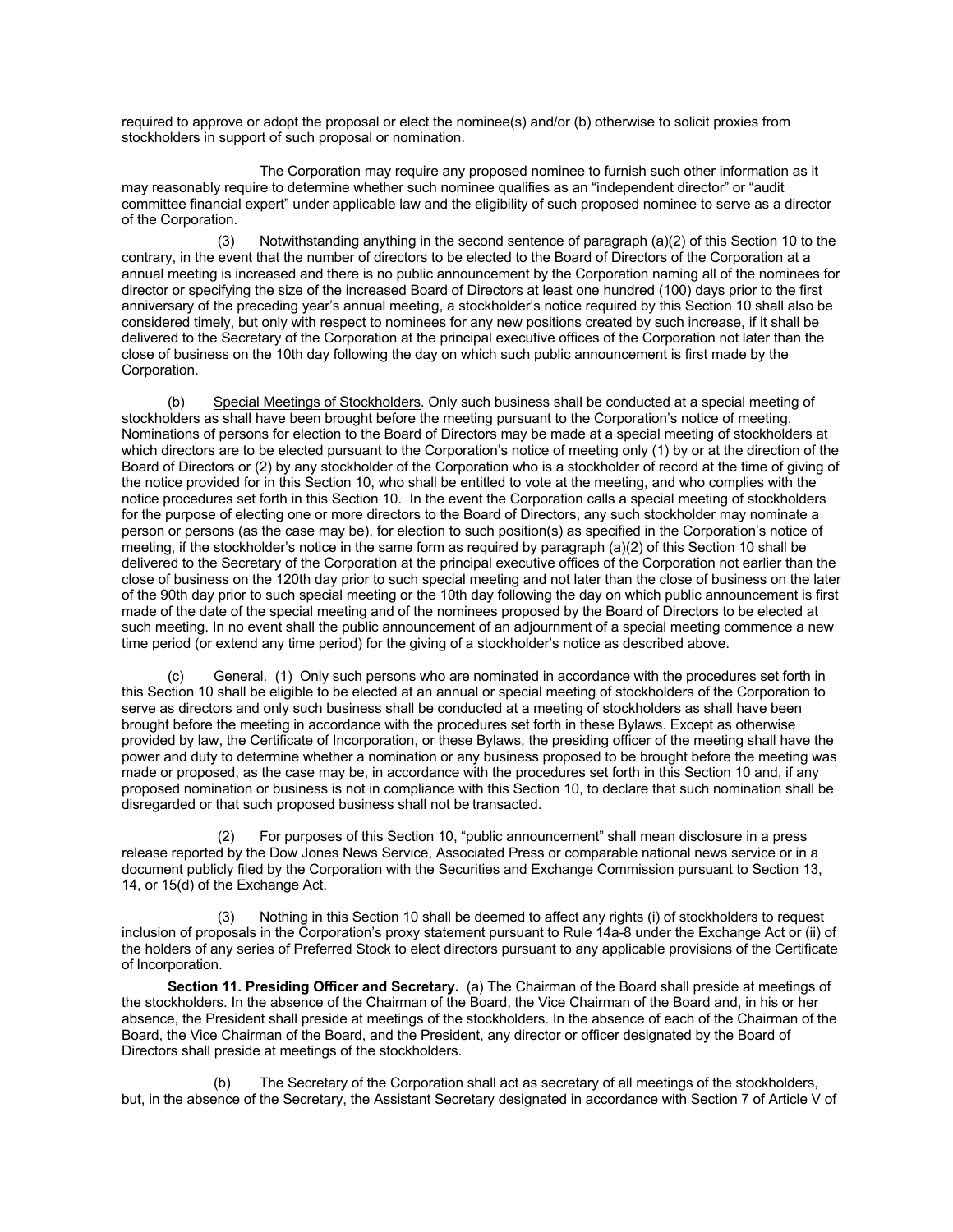these Bylaws shall act as secretary of meetings of the stockholders. In the absence of the Secretary and any designated Assistant Secretary, the presiding officer of the meeting may appoint any person to act as secretary of the meeting.

**Section 12.Conduct of Meetings.** At each meeting of stockholders, the presiding officer of the meeting shall fix and announce the date and time of the opening and the closing of the polls for each matter upon which the stockholders will vote at the meeting and shall determine the order of business and all other matters of procedure. The Board of Directors may adopt by resolution such rules, regulations, and procedures for the conduct of the meeting of stockholders as it shall deem appropriate. Except to the extent inconsistent with any such rules and regulations adopted by the Board of Directors, the presiding officer of the meeting shall have the right and authority to convene and to adjourn the meeting and to establish rules, regulations, and procedures, which need not be in writing, for the conduct of the meeting and to maintain order and safety. Without limiting the foregoing, the presiding officer of the meeting may:

(a) restrict attendance at any time to bona fide stockholders of record and their proxies and other persons in attendance at the invitation of the presiding officer or Board of Directors;

- (b) place restrictions on entry to the meeting after the time fixed for the commencement thereof;
- (c) restrict dissemination of solicitation materials and use of audio or visual recording devices at

(d) adjourn the meeting without a vote of the stockholders, whether or not there is a quorum

the meeting;

- present; and
- (e) make rules governing speeches and debate, including time limits and access to

microphones.

The presiding officer of the meeting shall act in his or her absolute discretion and his or her rulings shall not be subject to appeal.

**Section 13.Inspectors of Election.** The Corporation may, and shall if required by law, in advance of any meeting of stockholders, appoint one or more inspectors of election, who may be employees of the Corporation, to act at the meeting or any adjournment thereof and to make a written report thereof. The Corporation may designate one or more persons as alternate inspectors to replace any inspector who fails to act. In the event that no inspector so appointed or designated is able to act at a meeting of stockholders, the person presiding at the meeting shall appoint one or more inspectors to act at the meeting. Each inspector, before entering upon the discharge of his or her duties, shall take and sign an oath to execute faithfully the duties of inspector with strict impartiality and according to the best of his or her ability. The inspector or inspectors so appointed or designated shall (i) ascertain the number of shares of capital stock of the Corporation outstanding and the voting power of each such share, (ii) determine the shares of capital stock of the Corporation represented at the meeting and the validity of proxies and ballots, (iii) count all votes and ballots, (iv) determine and retain for a reasonable period a record of the disposition of any challenges made to any determination by the inspectors, and (v) certify their determination of the number of shares of capital stock of the Corporation represented at the meeting and such inspectors' count of all votes and ballots. Such certification and report shall specify such other information as may be required by law. In determining the validity and counting of proxies and ballots cast at any meeting of stockholders of the Corporation, the inspectors may consider such information as is permitted by applicable law. No person who is a candidate for an office at an election may serve as an inspector at such election.

#### **ARTICLE III DIRECTORS**

**Section 1. Number, Election and Terms of Directors.** The business and affairs of the Corporation shall be managed by a Board of Directors which shall consist of not less than five nor more than thirteen persons, who need not be residents of the State of Delaware or stockholders of the Corporation. The exact number of directors within the minimum and maximum limitations specified in the preceding sentence shall be fixed from time to time by the Board of Directors pursuant to a resolution adopted by a majority of the entire Board of Directors. The directors shall be elected for one-year terms expiring at the next Annual Meeting of Stockholders. A directorship to be filled by reason of an increase in the number of directors may be filled (i) by election at an Annual or Special Meeting of Stockholders called for that purpose or (ii) by the Board of Directors for a term of office continuing only until the next election of one or more directors by the stockholders; provided that the Board of Directors may not fill more than two such directorships during the period between any two successive Annual Meetings of Stockholders.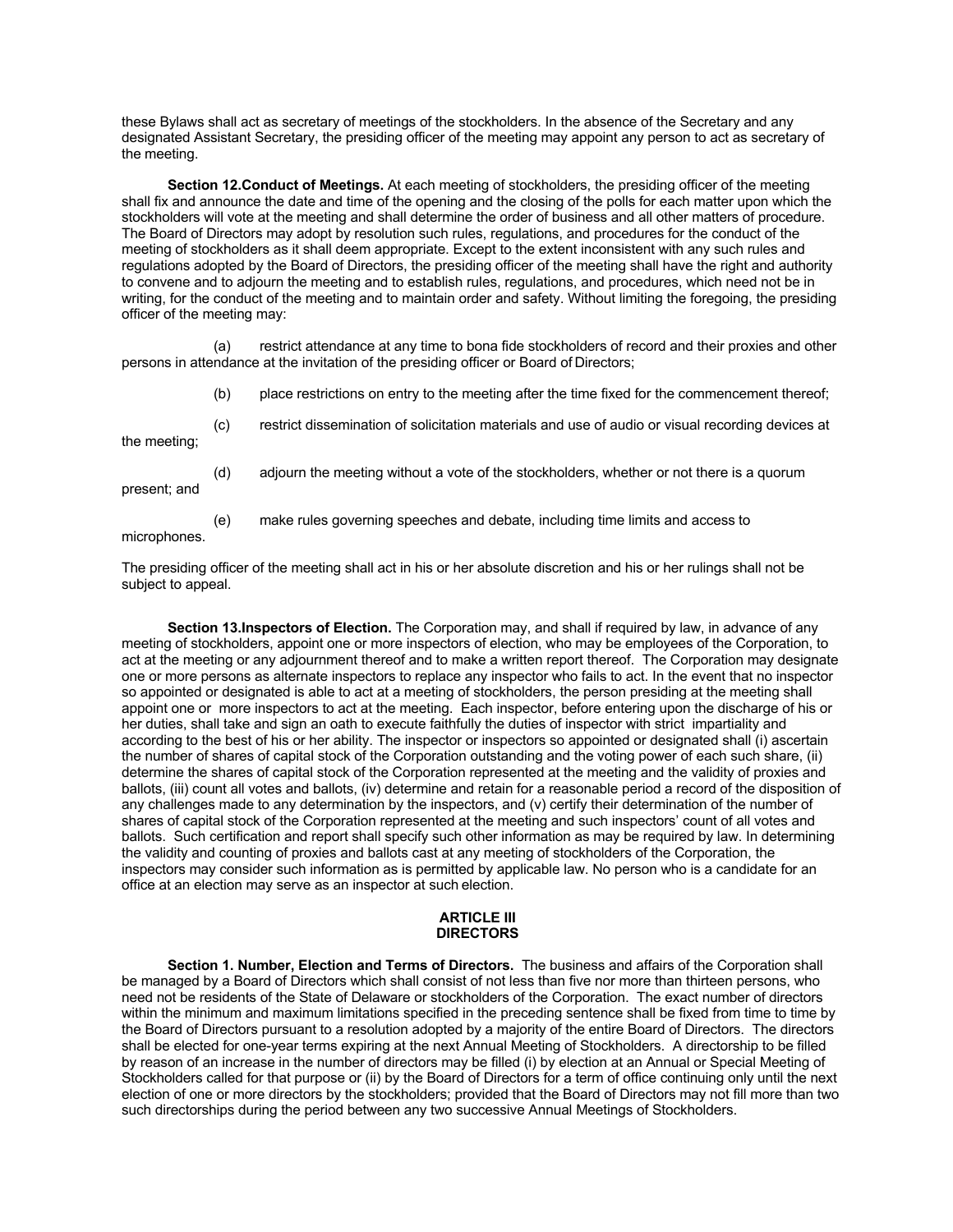**Section 2. Vacancies in the Board of Directors and Resignations of Directors.** Any vacancies in the Board of Directors resulting from death, resignation, retirement, disqualification, removal from office or other cause shall be filled by a majority vote of the directors then in office, and directors so chosen shall hold office for a term expiring at the next Annual Meeting of Stockholders. No decrease in the number of directors constituting the Board of Directors shall shorten the term of any incumbent director. Such resignation shall take effect at the date of receipt of such notice or at any later time specified therein. Acceptance of such resignation shall not be necessary to make it effective.

**Section 3. General Powers.** The business and affairs of the Corporation shall be managed by its Board of Directors, which may exercise all powers of the corporation and do all such lawful acts and things as are not by statute, or by the Certificate of Incorporation or by these Bylaws, directed or required to be exercised or done by the stockholders.

**Section 4. Place of Meetings.** The Directors of the Corporation may hold their meetings, both regular and special, either within or without the State of Delaware.

**Section 5. Annual Meetings.** The first meeting of each newly elected Board of Directors shall be held without notice immediately following the annual meeting of stockholders, and at the same place, unless by unanimous consent of the directors then elected and serving such time or place shall be changed.

**Section 6. Regular Meetings.** Regular meetings of the Board of Directors may be held without notice at such time and place as shall from time to time be determined by the Board of Directors.

**Section 7. Special Meetings.** Special meetings of the Board of Directors may be called by the President. Notice of special meetings shall, if mailed, be given at least [five] days prior to the date of the special meeting or, if given by electronic transmission, at least twenty-four hours before the time of the special meeting. Special meetings shall be called by the President or Secretary in like manner and on like notice on the written request of a majority of the directors then in office.

**Section 8. Quorum and Powers of a Majority**. Unless otherwise provided by statute, the Certificate of Incorporation or these Bylaws, at all meetings of the Board of Directors, the presence of a majority of the number of directors constituting the entire Board of Directors shall be necessary and sufficient to constitute a quorum for the transaction of business, and the affirmative vote of a majority of the number of Directors present at any meeting at which there is a quorum shall be the act of the Board of Directors. If a quorum shall not be present at any meeting of directors, the directors present may adjourn the meeting from time to time without notice other than announcement at the meeting, until a quorum shall be present.

**Section 9. Executive Committee.** The Board of Directors, by resolution adopted by a majority of the number of directors constituting the entire Board of Directors, may designate two or more directors to constitute an Executive Committee, one of whom shall be designated as Chairman. The Executive Committee shall meet at such times as the Committee may determine to be appropriate. A majority of the Committee shall constitute a quorum and the act of a majority of a quorum shall constitute the act of the Committee. Meetings of the Executive Committee may be called at any time by the Chairman upon three days' notice. During the intervals between the meetings of the Board, the Executive Committee shall have and may exercise all the powers and authority of the Board of Directors in the management of the business and affairs of the Corporation, and may authorize the seal of the Corporation to be affixed to all papers which may require it; provided, however, that the Executive Committee shall have no power or authority with reference to (i) approving or adopting, or recommending to the stockholders, any action or matter expressly required by the General Corporation Law of the State of Delaware to be submitted to stockholders for approval or (ii) adopting, amending or repealing any Bylaw of the Corporation. The Executive Committee shall keep regular minutes of its proceedings and all actions of the Executive Committee shall be reported promptly to the Board. Such actions shall be subject to review by the Board, provided that no rights of third parties shall be affected by such review. Any member of the Executive Committee may be removed, for or without cause, by vote of a majority of the number of directors constituting the entire Board of Directors.

**Section 10. Other Committees.** The Board of Directors, by resolution adopted by a majority of the number of directors constituting the entire Board of Directors, may designate other committees, each committee to consist of one or more directors and to have and exercise such powers and authority as may be provided in such resolution (including the power and authority to designate other committees of the Board of Directors); provided, however, that no such committee shall have the power or authority in reference to the following matters: (i) approving or adopting, or recommending to the stockholders, any action or matter expressly required by the General Corporation Law of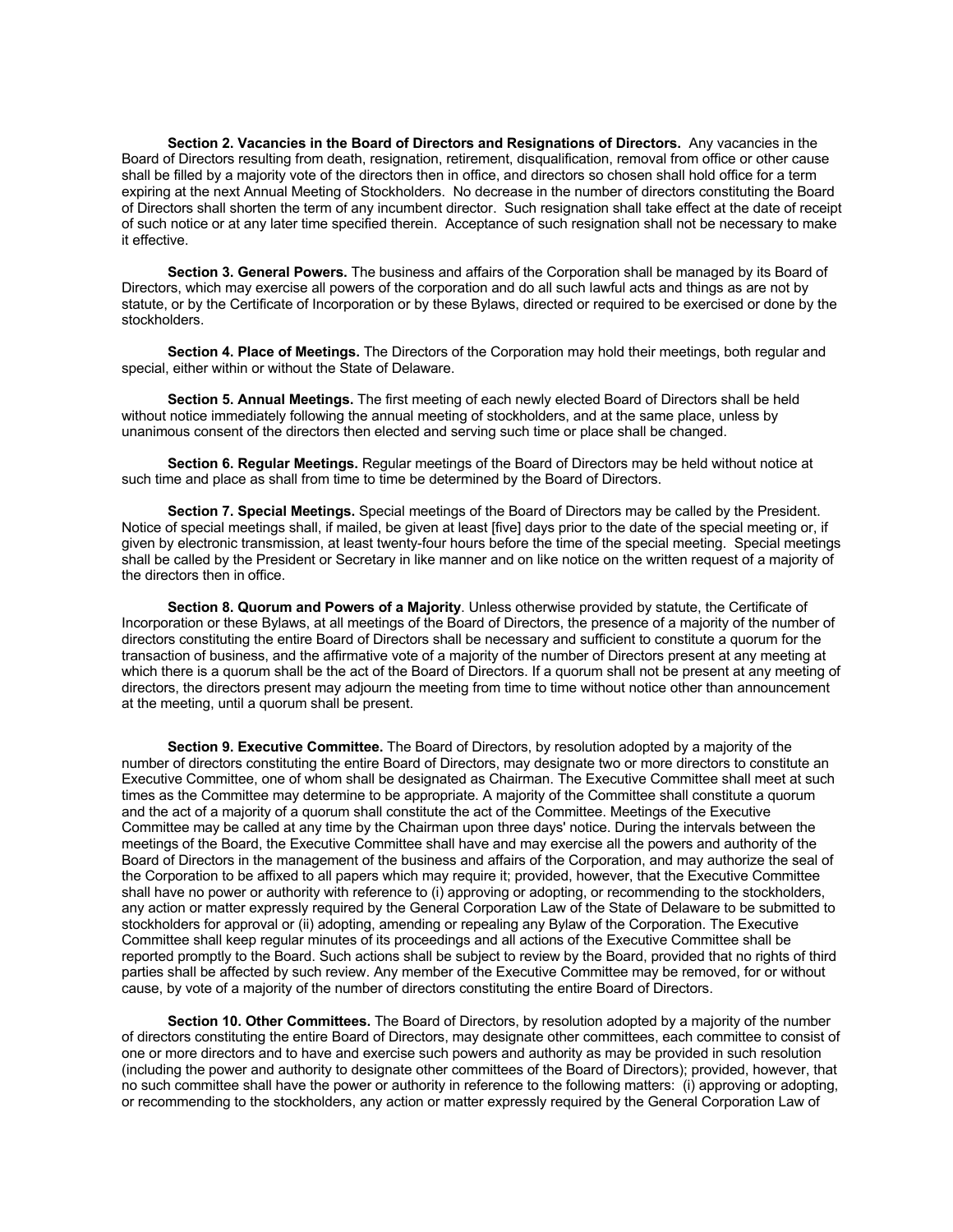the State of Delaware to be submitted to stockholders for approval (other than recommending the election or removal of directors) or (ii) adopting, amending, or repealing any Bylaw of the Corporation. The Board of Directors may designate one or more directors as alternate members of any committee to replace any absent or disqualified member of the committee. In the absence or disqualification of a member of a committee, the member or members present at any meeting of such committee and not disqualified from voting, whether or not such member or members constitute a quorum, may unanimously appoint another member of the Board of Directors to act at the meeting in place of such absent or disqualified director. Each such committee shall keep regular minutes of its proceedings and make reports to the Board of Directors when and as required by the Board.

(a) Except as otherwise determined by the Board of Directors or provided by these Bylaws, each committee shall adopt its own rules governing the time, place, and method of holding its meetings and the conduct of its proceedings and shall meet as provided by such rules or by resolution of the Board of Directors. Unless otherwise provided by these Bylaws or any such rules or resolutions, notice of the time and place of each meeting of a committee shall be given to each member of such committee as provided in Section 7 of this Article III with respect to notices of meetings of the Board of Directors.

(b) Any member of any committee may be removed from such committee either with or without cause, at any time, by the Board of Directors at any meeting thereof. Any vacancy in any committee may be filled by the Board of Directors in the manner prescribed by the Certificate of Incorporation or these Bylaws for the original appointment of the members of such committee.

**Section 11. Compensation of Directors.** By resolution of the Board of Directors, the directors may be paid their expenses, if any, of attendance at each meeting of the Board of Directors or of any committee of the Board of Directors and may be paid a fixed sum for attendance at each such meeting, or may be paid stated salaries as directors, or both; provided that nothing herein contained shall be construed to preclude any director from serving the Corporation in any other capacity and receiving compensation therefor.

**Section 12. Action Without a Meeting.** Unless otherwise restricted by the Certificate of Incorporation or these Bylaws, any action required or permitted to be taken at any meeting of the Board of Directors, or of any committee designated by the Board of Directors, may be taken without a meeting if all members of the Board or committee, as the case may be, consent thereto in writing or by electronic transmission, and the writing or writings or electronic transmission or transmissions are filed with the minutes of proceedings of the Board or committee, provided however, that such electronic transmission or transmissions must either set forth or be submitted with information from which it can be determined that the electronic transmission or transmissions were authorized by the director. Such filing shall be in paper form if the minutes are maintained in paper form and shall be in electronic form if the minutes are maintained in electronic form.

**Section 13. Meetings by Conference Call, Etc.** Unless otherwise restricted by the Certificate of Incorporation or these Bylaws, members of the Board of Directors, or any committee designated by the Board of Directors, may participate in a meeting of the Board of Directors, or any committee, by means of conference telephone or similar communications equipment by means of which all persons participating in the meeting can hear each other, and such participation in a meeting shall constitute presence in person at the meeting.

**Section 14. Reliance Upon Books.** Directors and members of any committee designated by the Board of Directors shall, in the performance of their duties, be fully protected in relying in good faith upon the books of accounts or reports made to the Corporation by any of its officers, or by an independent certified public accountant, or by an appraiser selected with reasonable care by the Board of Directors or by any such committee, or in relying in good faith upon other records of the Corporation.

**Section 15. Organization.** Meetings of the Board of Directors shall be presided over by the Chairman of the Board, if any, or in his or her absence by the Vice Chairman of the Board, if any, or in his or her absence by a presiding person chosen at the meeting. The Secretary shall act as secretary of the meeting, but in his or her absence the presiding person at the meeting may appoint any person to act as secretary of the meeting.

## **ARTICLE IV**

## **NOTICES**

**Section 1. Form of Notice.** Whenever under the provisions of the Certificate of Incorporation, these Bylaws or by statute, notice is required to be given to any director or stockholder, and no provision is made as to how such notice shall be given, it shall not be construed to mean personal notice, but any such notice may be given in writing and personally delivered or sent by mail, postage prepaid, or courier service (including, without limitation, FedEx),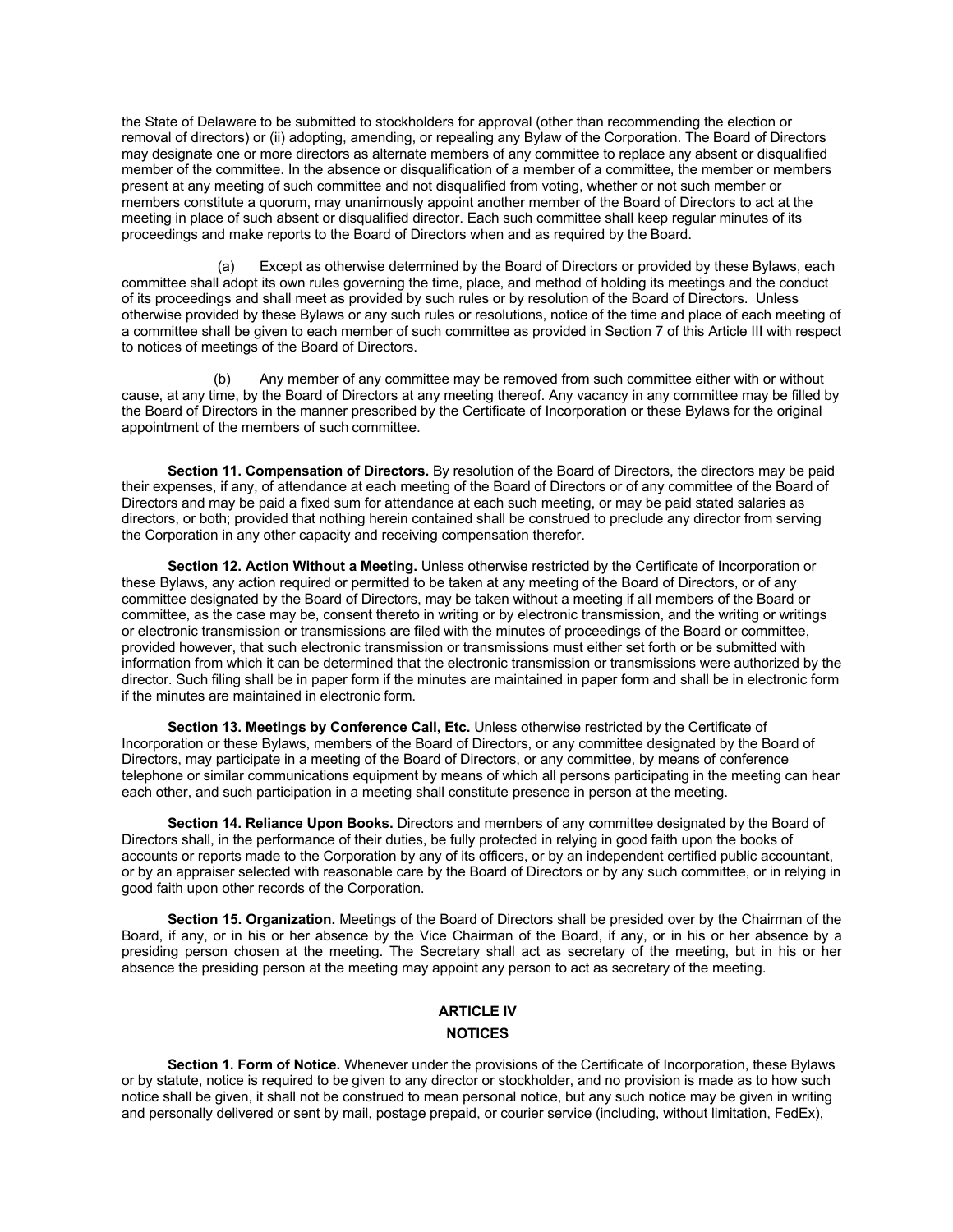addressed to such director or stockholder at such address as appears on the books of the Corporation, and any such notice required or permitted to be given by mail shall be deemed to be given at the time when the same be thus deposited in the United States mail or courier service as aforesaid; such notice may also be given by telegram, facsimile transmission (directed to the facsimile transmission number at which the director or stockholder has consented to receive notice), electronic mail (directed to the electronic mail address at which the director or stockholder has consented to receive notice), or other form of electronic transmission pursuant to which the director or stockholder has consented to receive notice, in which case it shall be so addressed as to be received by such director or stockholder at the address of such director or stockholder as it appears on the books of the Corporation or at a regular place of such director's or stockholder's business.

**Section 2. Waiver.** Whenever any notice is required to be given to any director or stockholder of the Corporation under the provisions of the General Corporation Law of the State of Delaware, the Certificate of Incorporation or these Bylaws, a waiver thereof in writing or by electronic transmission signed by the person or persons entitled to such notice, whether before or after the time stated in such notice, shall be deemed equivalent to the giving of such notice. Neither the business to be transacted at, nor the purpose of, any regular or special meeting of the stockholders, directors, or members of a committee of directors need be specified in any written waiver of notice. Attendance of a person at a meeting shall constitute a waiver of notice of such meeting, except when the attendance is for the express purpose of objecting, at the beginning of the meeting, to the transaction of any business because the meeting is not lawfully called or convened. If waiver of notice is given by electronic transmission, such electronic transmission must either set forth or be submitted with information from which it can be determined that the electronic transmission was authorized by the director or stockholder.

### **ARTICLE V OFFICERS**

**Section 1. In General.** The officers of the Corporation shall be elected by the Board of Directors and shall be a Chairman of the Board, a Vice Chairman of the Board, a President, one or more Vice Presidents, a Secretary and a Treasurer. The Board of Directors may also elect additional officers, including but not limited to one or more Executive Vice Presidents, one or more Senior Vice Presidents, one or more Assistant Vice Presidents, one or more Assistant Secretaries and one or more Assistant Treasurers, and a Controller. Two or more offices may be held by the same person, except that the office of President and Secretary shall not be held by the same person.

**Section 2. Election, Salaries, Removal, and Resignation.** (a) The Board of Directors shall elect officers at its first meeting after each annual meeting of the stockholders and from time to time as necessary or convenient. Except for the Chairman of the Board and the Vice Chairman of the Board, none of the officers of the Corporation needs to be a director of the Corporation.

The salaries of all officers shall be fixed by the Board of Directors from time to time. No officer shall be prevented from receiving such salary by reason of the fact that he or she also is a director of the **Corporation** 

(c) Each officer shall hold office until his or her successor is elected and qualified. Any officer may be removed, for or without cause, at any time by vote of the Board of Directors. Election or appointment of an officer or agent of the Corporation shall not of itself create contract rights.

Any officer of the Corporation may resign at any time by giving notice in writing or by electronic transmission to the Board of Directors or to the Chairman of the Board; provided, however, that if such notice is given by electronic transmission, such electronic transmission must either set forth or be submitted with information from which it can be determined that the electronic transmission was authorized by the officer. Such resignation shall take effect at the date of the receipt of such notice or at any later time specified therein and, unless otherwise specified therein, the acceptance of such resignation shall not be necessary to make it effective.

**Section 3. Chairman and Vice Chairman.** (a) The Chairman of the Board of Directors shall preside at all meetings of the stockholders and the Board of Directors. The Chairman of the Board may be designated by the Board of Directors as the Chief Executive Officer of the Corporation, in which event he or she shall have, subject to the supervision, direction, and control of the Board of Directors, the general and active powers and duties of supervision, direction, and management of the business of the Corporation and shall see that all orders and resolutions of the Board of Directors are carried into effect. Without limitation, the Chairman of the Board shall have the powers and duties customarily and usually associated with the office of the Chairman of the Board, and may sign certificates for shares, deeds, mortgages, bonds, contracts and other instruments on behalf of the Corporation, except as otherwise required by law or where the signing thereof is expressly delegated by the Board of Directors or these Bylaws to some other officer or agent.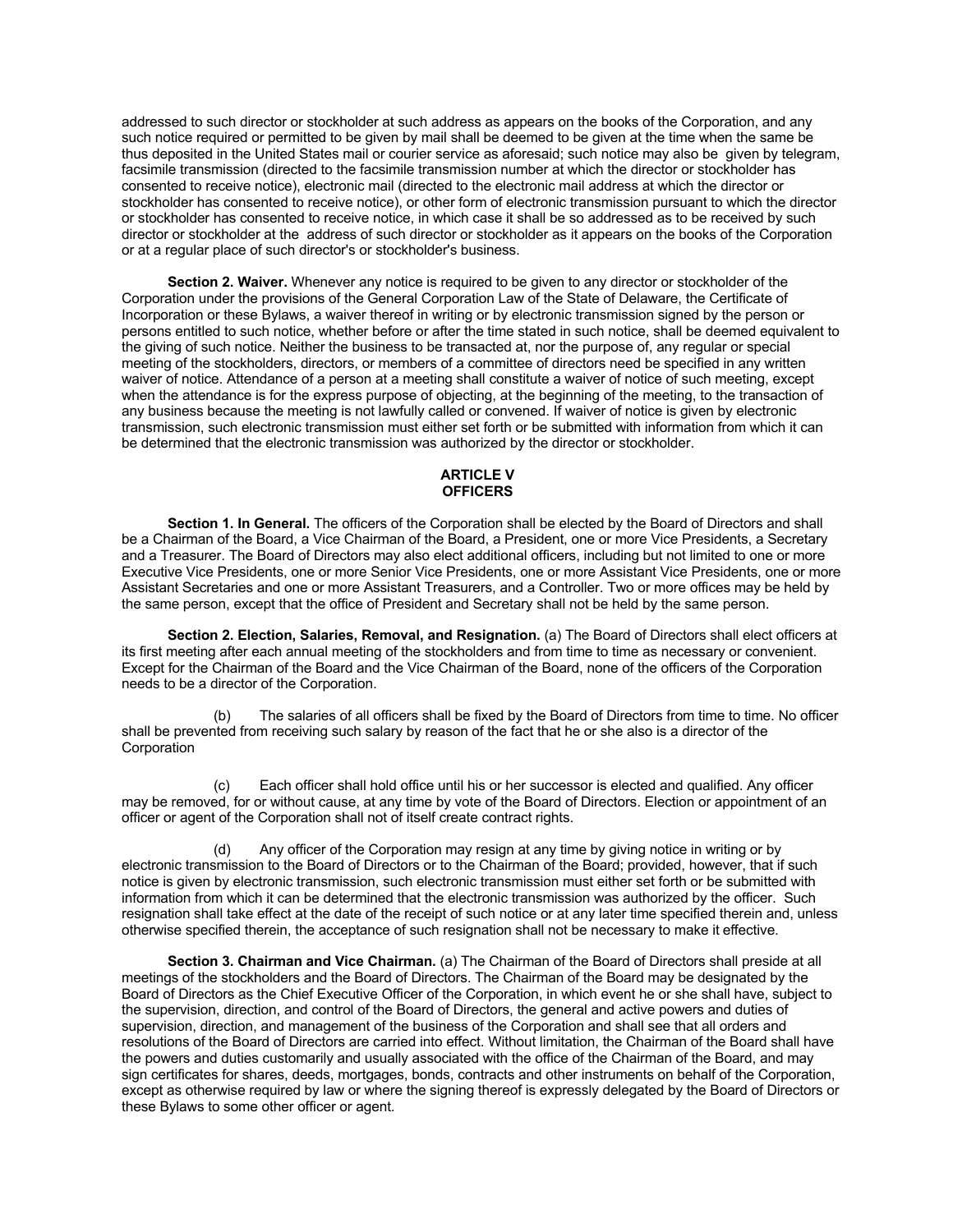(b) The Vice Chairman of the Board shall have the powers and duties customarily and usually associated with the office of the Vice Chairman of the Board. In the case of absence or disability of the Chairman of the Board, the Vice Chairman of the Board shall perform the duties and exercise the powers of the Chairman of the Board.

**Section 4. President.** The President may be designated by the Board of Directors as the Chief Executive Officer of the Corporation, in which event he or she shall have, subject to the supervision, direction, and control of the Board of Directors, the general and active powers and duties of supervision, direction, and management of the business of the Corporation and shall see that all orders and resolutions of the Board of Directors are carried into effect. If the President is not so designated as the Chief Executive Officer, he or she shall be the Chief Operating Officer of the Corporation. The President shall have the powers and duties customarily and usually associated with the office of chief executive officer or chief operating officer, as the case may be, including without limitation, all powers necessary to direct and control the organizational and reporting relationships within the Corporation, and may sign certificates for shares, deeds, mortgages, bonds, contracts and other instruments on behalf of the Corporation, except as otherwise required by law or where the signing thereof is expressly delegated by the Board of Directors or these Bylaws to some other officer or agent. The President shall, in the absence or disability of the Chairman of the Board and Vice Chairman of the Board, perform the duties and exercise the powers of the Chairman of the Board, except as otherwise expressly provided in these Bylaws.

**Section 5. Vice Presidents.** If there be an Executive Vice President, he or she shall, in the absence or disability of the President, perform the duties and exercise the powers of the President. If the President is designated as the Chief Executive Officer of the Corporation pursuant to these Bylaws, the Executive Vice President shall be the Chief Operating Officer of the Corporation. In the absence or disability of the President and the Executive Vice President, the Senior Vice Presidents in the order of their seniority shall perform the duties and exercise the powers of the President. All Vice Presidents of the Corporation shall generally assist the President and the Chairman of the Board and shall perform such other duties as the President or the Chairman of the Board or the Board of Directors may prescribe. The Board of Directors may delegate to the President the power to appoint one or more employees of the Corporation as divisional or departmental vice presidents and to fix the duties of such appointees; provided, however, no such divisional or departmental vice president shall be considered to be an officer of the Corporation, the officers of the Corporation being limited to those officers elected by the Board of Directors in accordance with this Article V.

**Section 6. Secretary.** The Secretary shall attend all sessions of the Board of Directors and all meetings of the stockholders and record all votes and the minutes of all proceedings in a book to be kept for that purpose, and shall perform like duties for the Executive Committee and any other committees of the Board when required. He or she shall give, or cause to be given, notice of all meetings of the stockholders and special meetings of the Board of Directors, and shall have all such further powers and duties as are customarily and usually associated with the position of Secretary or as may be prescribed by the Board of Directors, the Chairman of the Board, or the President. He or she shall keep in safe custody the seal of the Corporation.

**Section 7. Assistant Secretaries.** Each Assistant Secretary shall have such powers and perform such duties as may from time to time be assigned to him or her by the Board of Directors, the Chairman of the Board, the President, or the Secretary. Any Assistant Secretary shall, in the absence or disability of the Secretary, perform the duties and exercise the powers of the Secretary and shall perform such other duties as may be prescribed by the Board of Directors, the Chairman of the Board, or the President.

**Section 8. Treasurer.** The Treasurer shall have the custody of all corporate funds and securities, and shall keep full and accurate accounts of receipts and disbursements of the Corporation, and shall deposit all moneys and other valuable effects in the name and to the credit of the Corporation in such depositories as may be designated by the Board of Directors. He or she shall disburse the funds of the Corporation as may be ordered by the Board of Directors, taking proper vouchers for such disbursements, and shall render to the President and directors, at the regular meetings of the Board or whenever they may require it, an account of all his or her transactions as Treasurer and of the financial condition of the Corporation. The Treasurer shall have all such further powers and duties as are customarily and usually associated with the position of Treasurer or as may be prescribed by the Board of Directors, the Chairman of the Board, or the President.

**Section 9. Assistant Treasurers**. Each Assistant Treasurer shall have such powers and perform such duties as may from time to time be assigned to him or her by the Board of Directors, the President, or the Treasurer. Any Assistant Treasurer shall, in the absence or disability of the Treasurer, perform the duties and exercise the powers of the Treasurer and shall perform such other duties as may be prescribed by the Board of Directors or the President.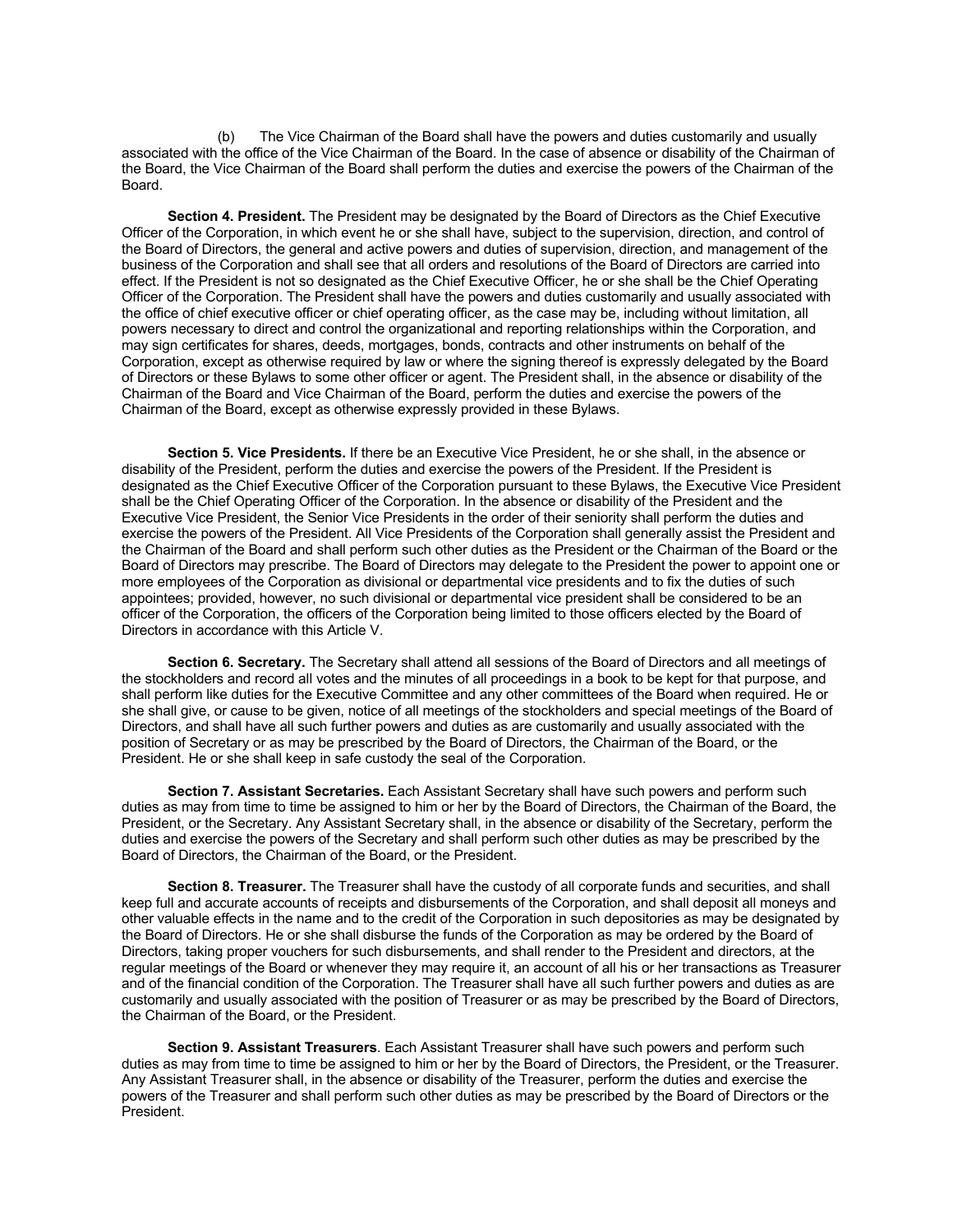# **ARTICLE VI CERTIFICATES REPRESENTING SHARES**

**Section 1. Form of Certificates.** The Corporation shall deliver certificates representing all shares to which stockholders are entitled, unless the Certificate of Incorporation otherwise provides or unless the Board of Directors provides by resolution or resolutions that some or all of the shares of any class or classes, or series thereof, of the Corporation's capital stock shall be uncertificated. Every holder of capital stock of the Corporation represented by certificates shall be entitled to a certificate representing such shares. Certificates representing shares of the Corporation shall be in such form as shall be determined by the Board of Directors and shall be numbered consecutively and entered in the books of the Corporation as they are issued. Each certificate shall state on the face thereof the holder's name, the number of and class of shares, and the par value of the shares or a statement that the shares are without par value. Each certificate shall be signed by the Chairman of the Board, or Vice Chairman of the Board, or President or a Vice President, and by the Secretary or an Assistant Secretary, or the Treasurer or an Assistant Treasurer, and may be sealed with the seal of the Corporation or a facsimile thereof if the Corporation shall then have a seal. If any certificate is countersigned by a transfer agent or registered by a registrar, either of which is other than the Corporation or an employee of the Corporation, the signatures of the Corporation's officers may be facsimiles. In case any officer, transfer agent or registrar who has signed, or whose facsimile signature has been placed on such certificate, shall cease to be such officer, transfer agent or registrar, whether because of death, resignation or otherwise, before such certificate has been delivered by the Corporation or its agents, such certificate may nevertheless be issued and delivered with the same effect as if he or she were such officer, transfer agent or registrar at the date of issue.

**Section 2. Lost, Stolen or Destroyed Certificates.** The Board of Directors may direct that a new certificate be issued in place of any certificate theretofore issued by the Corporation alleged to have been lost, stolen or destroyed, upon the making of an affidavit of that fact by the person claiming the certificate to be lost, stolen or destroyed. When authorizing the issue of a new certificate, the Board of Directors, in its discretion and as a condition precedent to the issuance thereof, may require the owner of the lost, stolen or destroyed certificate, or his or her legal representative, to advertise the same in such manner as it shall require and/or give the Corporation a bond in such form, in such sum, and with such surety or sureties as it may direct as indemnity against any claim that may be made against the Corporation with respect to the certificate alleged to have been lost, stolen or destroyed.

**Section 3. Transfer of Shares.** Shares of stock of the Corporation shall be transferrable in the manner prescribed by law and in these Bylaws. Shares of stock shall be transferable only on the books of the Corporation by the holder thereof in person or by his or her duly authorized attorney and, upon surrender to the Corporation or to the transfer agent of the Corporation of a certificate (if any) representing shares duly endorsed or accompanied by proper evidence of succession, assignment or authority to transfer; provided, however, that such succession, assignment, or transfer is not prohibited by the Certificate of Incorporation, these Bylaws, applicable law, or contract, and thereupon it shall be the duty of the Corporation or the transfer agent of the Corporation to issue a new certificate (if requested) to the person entitled thereto, cancel the old certificate (if any) and record the transaction upon its books.

**Section 4. Registered Stockholders.** The Corporation shall be entitled to recognize the exclusive right of a person registered on its books as the owner of shares to receive dividends, and to vote as such owner, and, accordingly, shall not be bound to recognize any equitable or other claim to or interest in such share or shares on the part of any other person, whether or not it shall have express or other notice thereof, except as otherwise provided by law.

# **ARTICLE VII GENERAL PROVISIONS**

**Section 1. Dividends.** Dividends upon the outstanding shares of the Corporation may be declared by the Board of Directors at any regular or special meeting, subject to the provisions of law and of the Certificate of Incorporation. Dividends may be declared and paid in cash, in property, or in shares of the Corporation, provided that all such declarations and payments of dividends shall be in strict compliance with all applicable laws and the Certificate of Incorporation. The Board of Directors may fix in advance a record date for the purposes of determining stockholders entitled to receive payment of any dividend, such record date to be not earlier than the date upon which the resolution fixing such record date is adopted the nor more than 60 days prior to the payment date of such dividend, or the Board of Directors may close the stock ledger for such purpose for a period of not more than 60 days prior to the payment date of such dividend. If the stock transfer books are not closed and no record date is fixed by the Board of Directors, the date upon which the Board of Directors adopts the resolution declaring such dividend shall be the record date.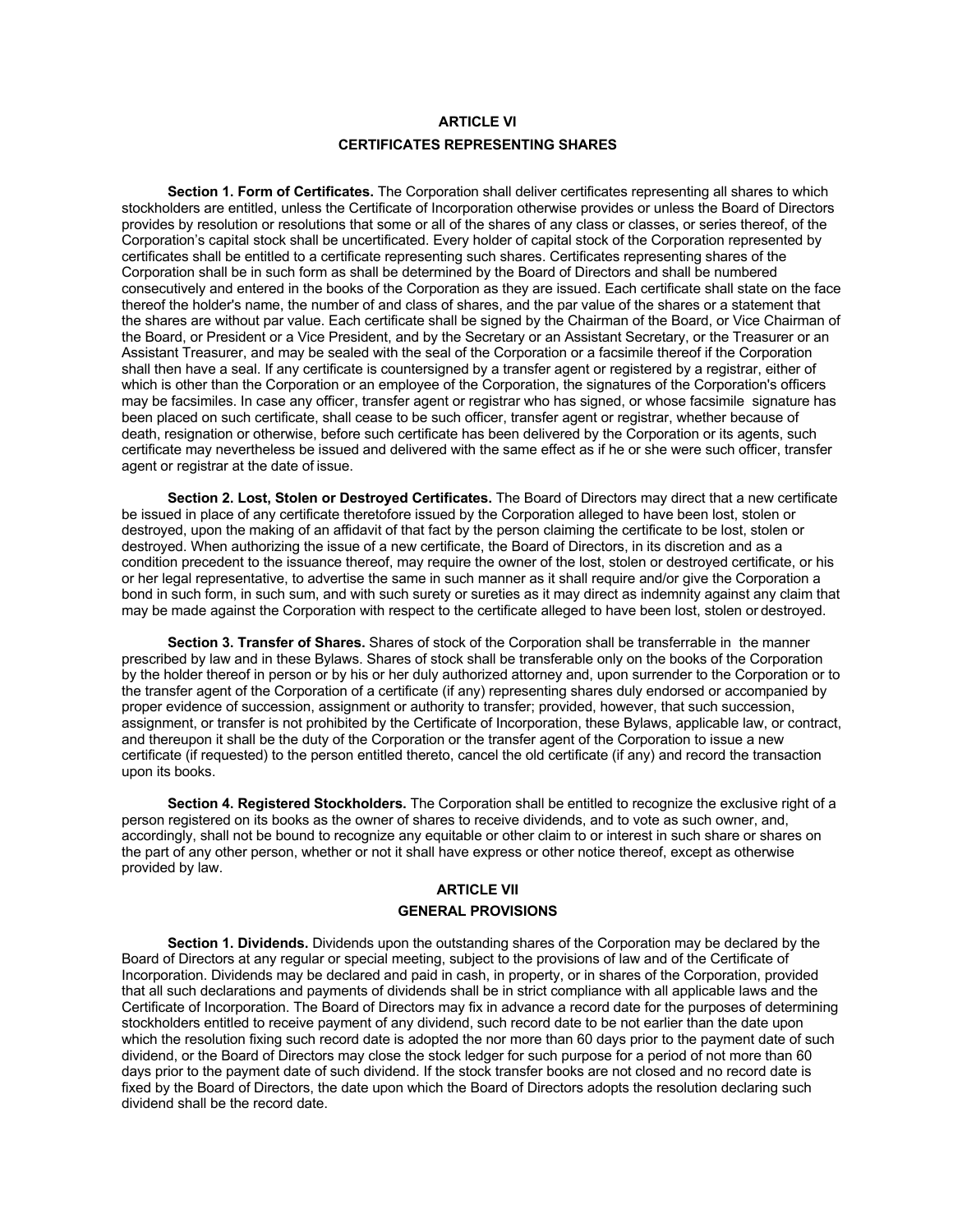**Section 2. Fiscal Year.** The fiscal year of the Corporation shall be the twelve-month period ending on the last Wednesday in August of each year unless otherwise fixed by resolution of the Board of Directors.

**Section 3. Seal.** The Corporation shall have a seal and said seal may be used by causing it or a facsimile thereof to be impressed or affixed or in any manner reproduced. Any officer of the Corporation shall have authority to affix the seal to any document requiring it.

**Section 4. Contracts.** The Board of Directors may authorize any officer or officers, agent or agents, to enter into any contracts or execute and deliver any instruments in the name of and on behalf of the Corporation, and such authority may be general or confined to specific instances.

**Section 5. Loans.** No loans shall be contracted on behalf of the Corporation, and no evidences of indebtedness shall be issued in its name unless authorized by a resolution of the Board of Directors. Such authority may be general or confined to specific instances.

**Section 6. Books and Records.** (a) Any books or records maintained by the Corporation in the regular course of its business, including its stock ledger, books of account, and minute books, may be kept on, or by means of, or be in the form of, any information storage device or method; provided, however, that the books and records so kept can be converted into clearly legible paper form within a reasonable time. The Corporation shall so convert any books or records so kept upon the request of any person entitled to inspect such records pursuant to the Certificate of Incorporation, these Bylaws, or the provisions of the General Corporation Law of the State of Delaware.

**Section 7. Voting Shares in Other Business Entities.** The President or any other officer of the Corporation designated by the Board of Directors may vote any and all shares of stock or other equity interest held by the Corporation in any other corporation or other business entity, and may exercise on behalf of the Corporation any and all rights and powers incident to the ownership of such stock or other equity interest.

**Section 8. Electronic Transmission.** For purposes of these Bylaws, the term "electronic transmission" means any form of communication, not directly involving the physical transmission of paper, that creates a record that may be retained, retrieved, and reviewed by a recipient thereof, and that may be directly reproduced in paper form by such a recipient through an automated process.

**Section 9. Entire Board of Directors.** For purposes of these Bylaws, the term "entire Board of Directors" means the total number of directors which the Corporation would have if there were no vacancies.

**Section 10. When Bylaws Silent.** It is expressly recognized that when these Bylaws are silent as to the manner of performing any corporate function, the provisions of Delaware law shall control.

#### **ARTICLE VIII INDEMNIFICATION**

**Section I. Indemnification in Actions, Suits or Proceedings Other Than Those by or in the Right of the Corporation.** Subject to Section 3 of this Article VIII, the Corporation shall indemnify any person who was or is a party or is threatened to be made a party to any threatened, pending or completed action, suit or proceeding, whether civil, criminal, administrative or investigative (other than an action by or in the right of the Corporation) (hereinafter, a "Proceeding") by reason of the fact that he or she is or was a director or officer of the Corporation, or while serving as a director or officer of the Corporation, is or was serving at the request of the Corporation as a director, officer, employee or agent of another corporation, partnership, joint venture, trust, employee benefit plan or other enterprise (collectively, "Another Enterprise"), against expenses (including attorneys' fees), judgments, fines and amounts paid in settlement actually and reasonably incurred by him or her in connection with such Proceeding if he or she acted in good faith and in a manner he or she reasonably believed to be in or not opposed to the best interests of the Corporation, and, with respect to any criminal Proceeding, had no reasonable cause to believe his or her conduct was unlawful. The termination of any Proceeding by judgment, order, settlement, conviction, or upon a plea of nolo contendere or its equivalent, shall not, of itself, create a presumption that the person did not act in good faith and in a manner which he or she reasonably believed to be in or not opposed to the best interests of the Corporation, and, with respect to any criminal Proceeding, had reasonable cause to believe that his or her conduct was unlawful.

**Section 2. Indemnification in Actions, Suits or Proceedings by or in the Right of the Corporation.**  Subject to Section 3 of this Article VIII, the Corporation shall indemnify any person who was or is a party or is threatened to be made a party to any Proceeding by or in the right of the Corporation to procure a judgment in its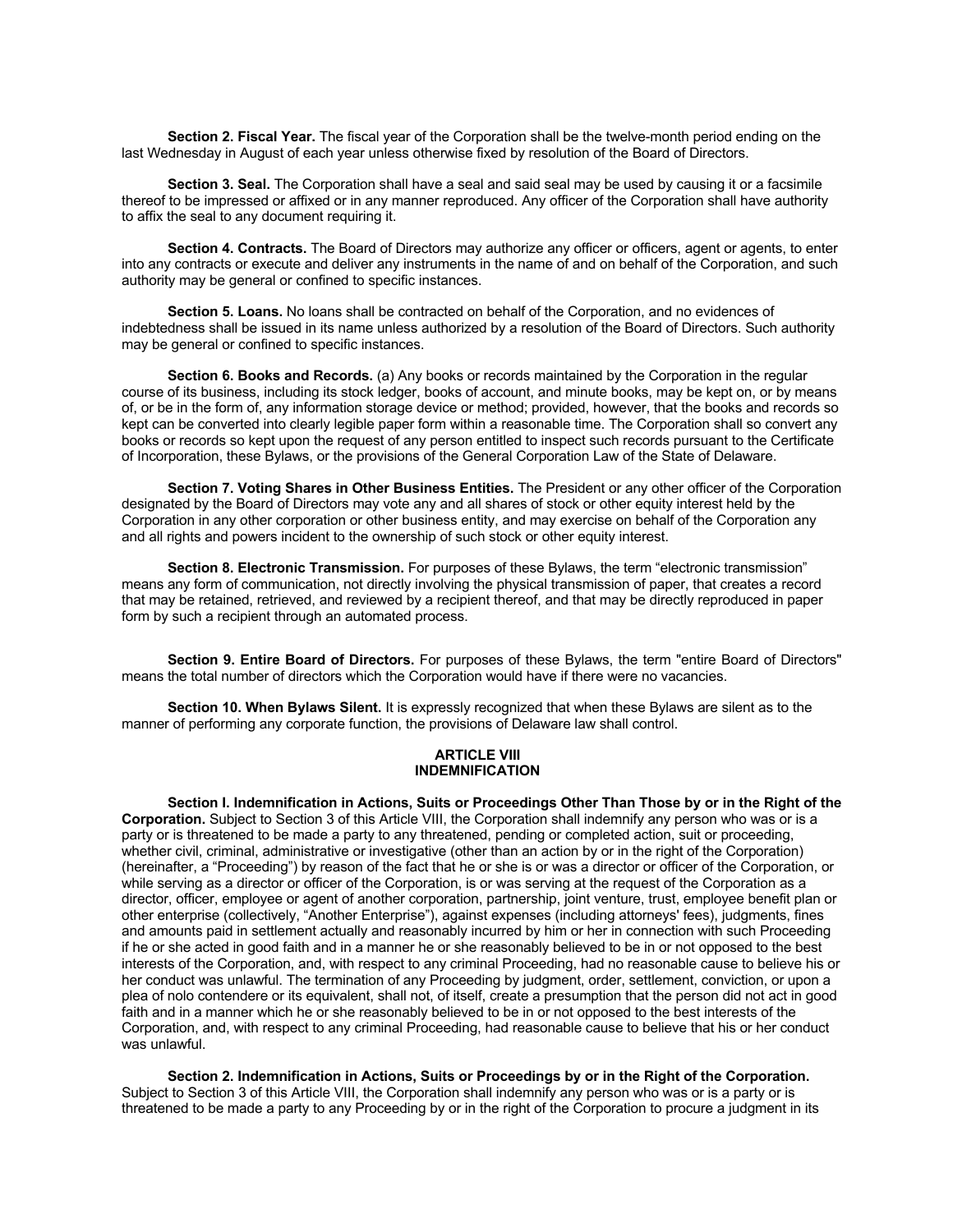favor by reason of the fact that he or she is or was a director or officer, of the Corporation, or while serving as a director or officer of the Corporation, is or was serving at the request of the Corporation as a director, officer, employee or agent of Another Enterprise against expenses (including attorneys' fees) actually and reasonably incurred by him or her in connection with the defense or settlement of such action or suit if he or she acted in good faith and in a manner he or she reasonably believed to be in or not opposed to the best interests of the Corporation; except that no indemnification shall be made in respect of any claim, issue or matter as to which such person shall have been adjudged to be liable to the Corporation unless and only to the extent that the Court of Chancery or the court in which such action or suit was brought shall determine upon application that, despite the adjudication of liability but in view of all the circumstances of the case, such person is fairly and reasonably entitled to indemnity for such expenses which the Court of Chancery or such other court shall deem proper.

**Section 3. Authorization of Indemnification.** Any indemnification under this Article VIll (unless ordered by a court) shall be made by the Corporation only as authorized in the specific case upon a determination that indemnification of the director or officer is proper in the circumstances because he or she has met the applicable standard of conduct set forth in Section 1 or Section 2 of this Article VIII, as the case may be. Such determination shall be made (i) by the Board of Directors by a majority vote of a quorum consisting of directors who were not parties to such action, suit or proceeding, or (ii) by a committee of such directors designated by majority vote of such directors, even though less than a quorum; (iii) if there are no such directors, or if such directors so direct, by independent legal counsel in a written opinion, or (iv) by the stockholders. To the extent, however, that a director or officer of the Corporation has been successful on the merits or otherwise in defense of any action, suit or proceeding described above, or in defense of any claim, issue or matter therein, he or she shall be indemnified against expenses (including attorneys' fees) actually and reasonably incurred by him or her in connection therewith, without the necessity of authorization in the specific case.

**Section 4. Good Faith Defined.** For purposes of any determination under Section 3 of this Article VIII, a person shall be deemed to have acted in good faith and in a manner he or she reasonably believed to be in or not opposed to the best interests of the Corporation, or, with respect to any criminal action or proceeding, to have had no reasonable cause to believe his or her conduct was unlawful, if his or her action is based on the records or books of account of the Corporation or Another Enterprise, or on information supplied to him or her by the officers of the Corporation or Another Enterprise in the course of their duties, or on the advice of legal counsel for the Corporation or Another Enterprise or on information or records given or report made to the Corporation or Another Enterprise be an independent certified public accountant or be an appraiser or other expert selected with reasonable care by the corporation or Another Enterprise. The provision of this Section 4 of this Article Vlll shall not be deemed to be exclusive or to limit in any way the circumstances in which a person may be deemed to have met the applicable standard of conduct set forth in Section 1 or Section 2 of this Article VIII, as the case may be.

**Section 5. Claims; Indemnification by a Court.** (a) If (X) a claim under Section 1 of this Article VIII with respect to any right to indemnification is not paid in full by the Corporation within sixty days after a written demand has been received by the Corporation or (Y) a claim under Section 6(a) of this Article VIII with respect to any right to the advancement of expenses is not paid in full by the Corporation within twenty days after a written demand has been received by the Corporation, then the person seeking to enforce a right to indemnification or to an advancement of expenses, as the case may be, may at any time thereafter bring suit against the Corporation to recover the unpaid amount of the claim.

(b) If successful in whole or in part in any suit brought pursuant to Section 5(a) of this Article VIII, or in a suit brought by the Corporation to recover an advancement of expenses (whether pursuant to the terms of an undertaking or otherwise), the person seeking to enforce a right to indemnification or an advancement of expenses hereunder or the person from whom the Corporation sought to recover an advancement of expenses, as the case may be, shall be entitled to be paid by the Corporation the reasonable expenses (including attorneys' fees) of prosecuting or defending such suit.

In any suit brought by a person seeking to enforce a right to indemnification hereunder (but not a suit brought by a person seeking to enforce a right to an advancement of expenses hereunder), it shall be a defense that the person seeking to enforce a right to indemnification has not met any applicable standard for indemnification under applicable law. With respect to any suit brought by a person seeking to enforce a right to indemnification or right to advancement of expenses hereunder or any suit brought by the Corporation to recover an advancement of expenses (whether pursuant to the terms of an undertaking or otherwise), neither (i) the failure of the Corporation to have made a determination prior to commencement of such suit that indemnification of such person is proper in the circumstances because such person has met the applicable standards of conduct under applicable law, nor (ii) an actual determination by the Corporation that such person has not met such applicable standards of conduct, shall create a presumption that such person has not met the applicable standards of conduct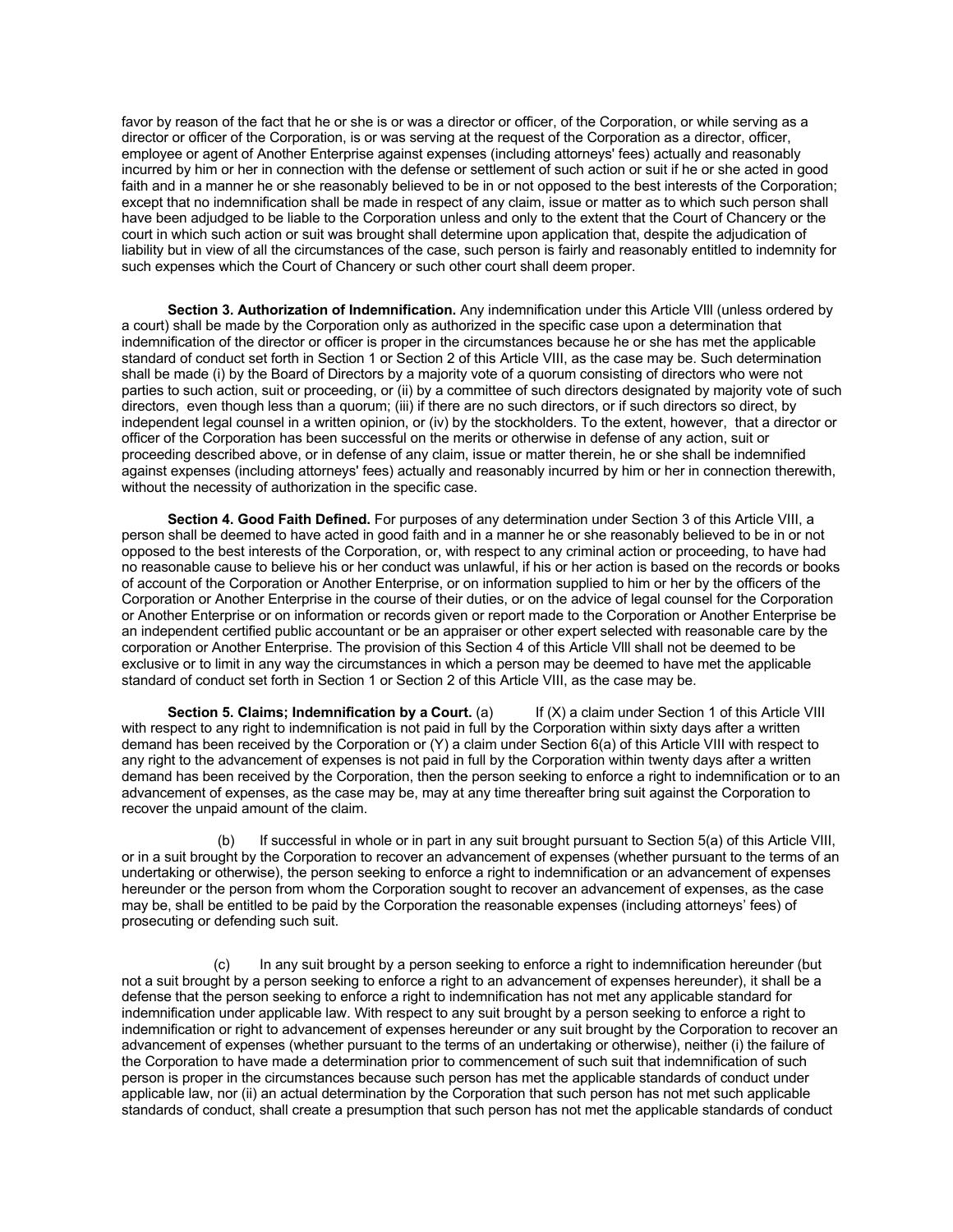or, in a case brought by such person seeking to enforce a right to indemnification, be a defense to such suit.

(d) In any suit brought by a person seeking to enforce a right to indemnification or to an advancement of expenses hereunder, or by the Corporation to recover an advancement of expenses (whether pursuant to the terms of an undertaking or otherwise), the burden shall be on the Corporation to prove that the person seeking to enforce a right to indemnification or to an advancement of expenses or the person from whom the Corporation seeks to recover an advancement of expenses is not entitled to be indemnified, or to such an advancement of expenses, under this Article VIII or otherwise.

**Section 6. Expenses Payable in Advance.** Subject to Section 11 of this Article VIII, expenses (including attorneys' fees) incurred by a director or officer in defending or investigating a threatened or pending Proceeding shall be paid by the Corporation in advance of the final disposition of such Proceeding (hereinafter an "advancement of expenses") upon receipt of any undertaking by or on behalf of such director or officer to repay all amounts advanced if it shall ultimately be determined by final judicial decision from which there is no further right to appeal that he or she is not entitled to be indemnified by the Corporation for such expenses as authorized in this Article VIII or otherwise.

**Section 7. Nonexclusively of Indemnification and Advancement of Expenses.** The indemnification and advancement of expenses provided by or granted pursuant to this Article VIII shall not be deemed exclusive of any other rights to which any person may be entitled under any Bylaw, agreement, contract, vote of stockholders or disinterested directors or pursuant to the direction (howsoever embodied) of any court of competent jurisdiction or otherwise, both as to action in his or her official capacity and as to action in another capacity while holding such office, and shall continue as to a person who has ceased to be such director, officer, employee, or agent and shall inure to the benefit of the heirs, executors, and administrators of such person. The provisions of this Article Vlll shall not be deemed to preclude the indemnification of any person who is not specified in Section 1 or Section 2 of this Article Vlll but whom the Corporation has the power or obligation to indemnify under the provisions of the General Corporation Law of the State of Delaware, or otherwise.

**Section 8. Insurance.** The Corporation may purchase and maintain insurance on behalf of any person who is or was a director, officer, employee or agent of the Corporation, or is or was serving at the request of the Corporation as a director, officer, employee or agent of Another Enterprise against any liability asserted against him or her and incurred by him or her in any such capacity, or arising out of his or her status as such, whether or not the Corporation would have the power or the obligation to indemnify him or her against such liability under the provisions of this Article VIII or otherwise.

#### **Section 9. Certain Definitions.** For purposes of this Article VIII,

(a) references to "the Corporation" shall include, in addition to the resulting corporation, any constituent corporation (including any constituent of a constituent) absorbed in a consolidation or merger which, if its separate existence had continued, would have had power and authority to indemnify its directors and officers, so that any person who is or was a director or officer of such constituent corporation, or is or was a director or officer of such constituent corporation serving at the request of such constituent corporation as a director, officer, employee or agent of another corporation, partnership, joint venture, trust, employee benefit plan or other enterprise, shall stand in the same position under the provisions of this Article Vlll with respect to the resulting or surviving corporation as such indemnification relates to his or her acts while serving in any of the foregoing capacities, of such constituent corporation, as he or she would have with respect to such constituent corporation if its separate existence had continued;

(b) references to "fines" shall include any excise taxes assessed on a person with respect to an employee benefit plan;

references to "serving at the request of the Corporation" shall include any service as a director or officer of the Corporation which imposes duties on, or involves services by, such director or officer with respect, to an employee benefit plan, its participants or beneficiaries;

a person who acted in good faith and in a manner he or she reasonably believed to be in the interest of the participants and beneficiaries of an employee benefit plan shall be deemed to have acted in a manner "not opposed to the best interests of the Corporation" as referred to in this Article VIII; and

(e) references to a director of Another Enterprise shall include, in the case of any entity that is not managed by a board of directors, such other position, such as manager or trustee or member of the governing body of such entity, that entails responsibility for the management and direction of such entity's affairs, including, without